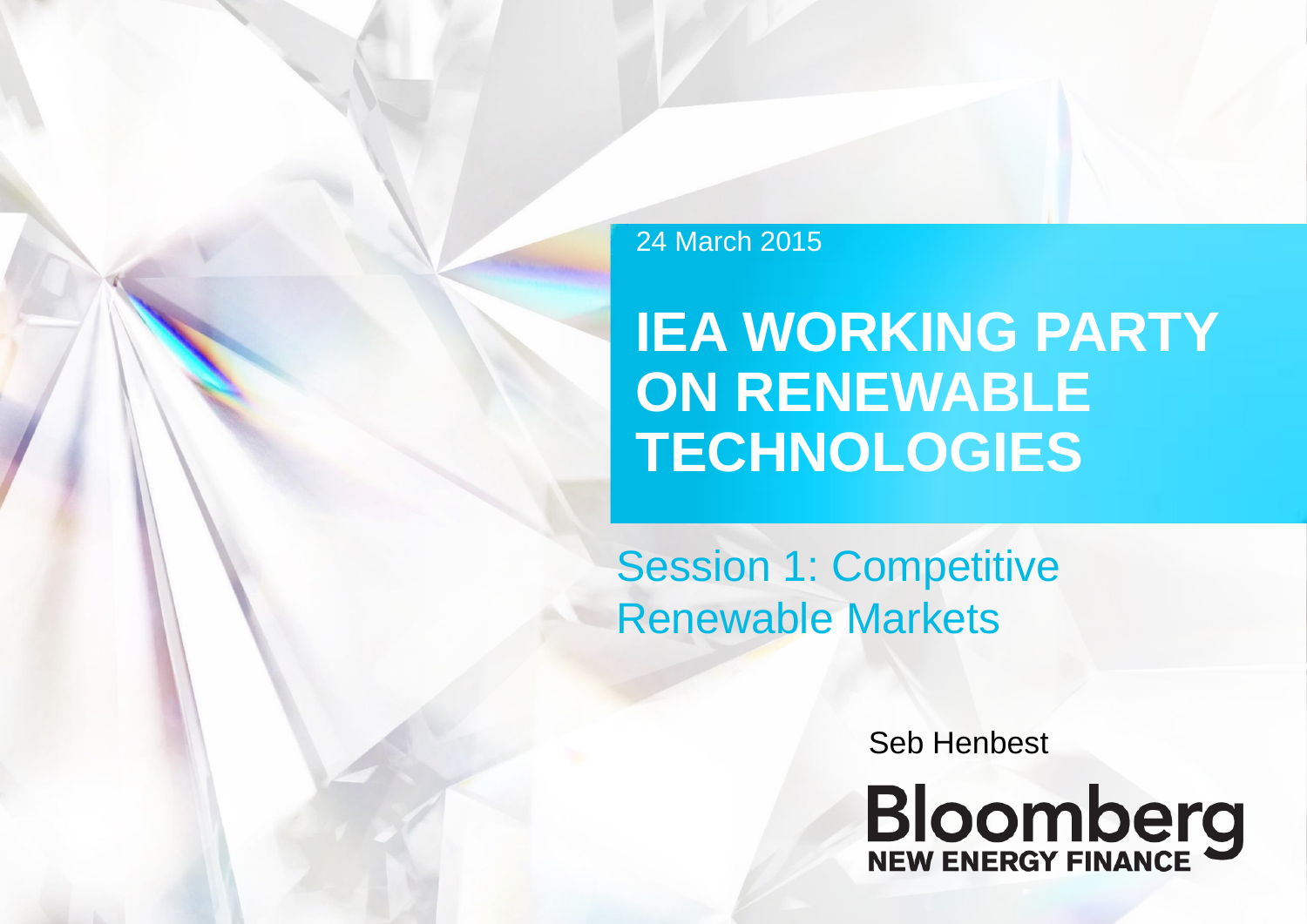# **RENEWABLE ENERGY SUPPORT MECHANISMS**



Source: Bloomberg New Energy Finance

Bloomberg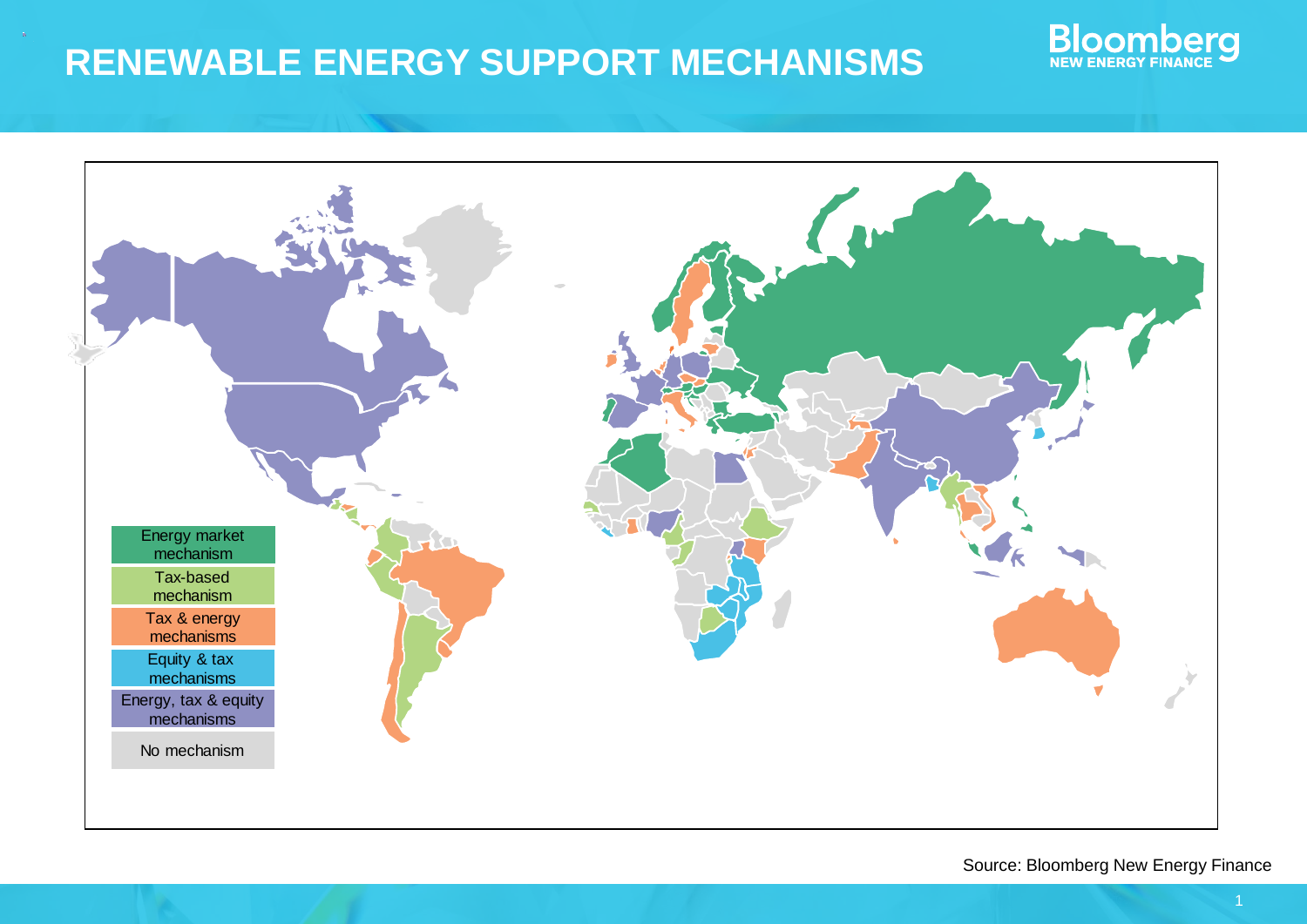## **H1 2015 LEVELISED COST OF ELECTRICITY,** *CENTRAL* **AND REGIONAL SCENARIOS (\$/MWH)**



**Bloombera**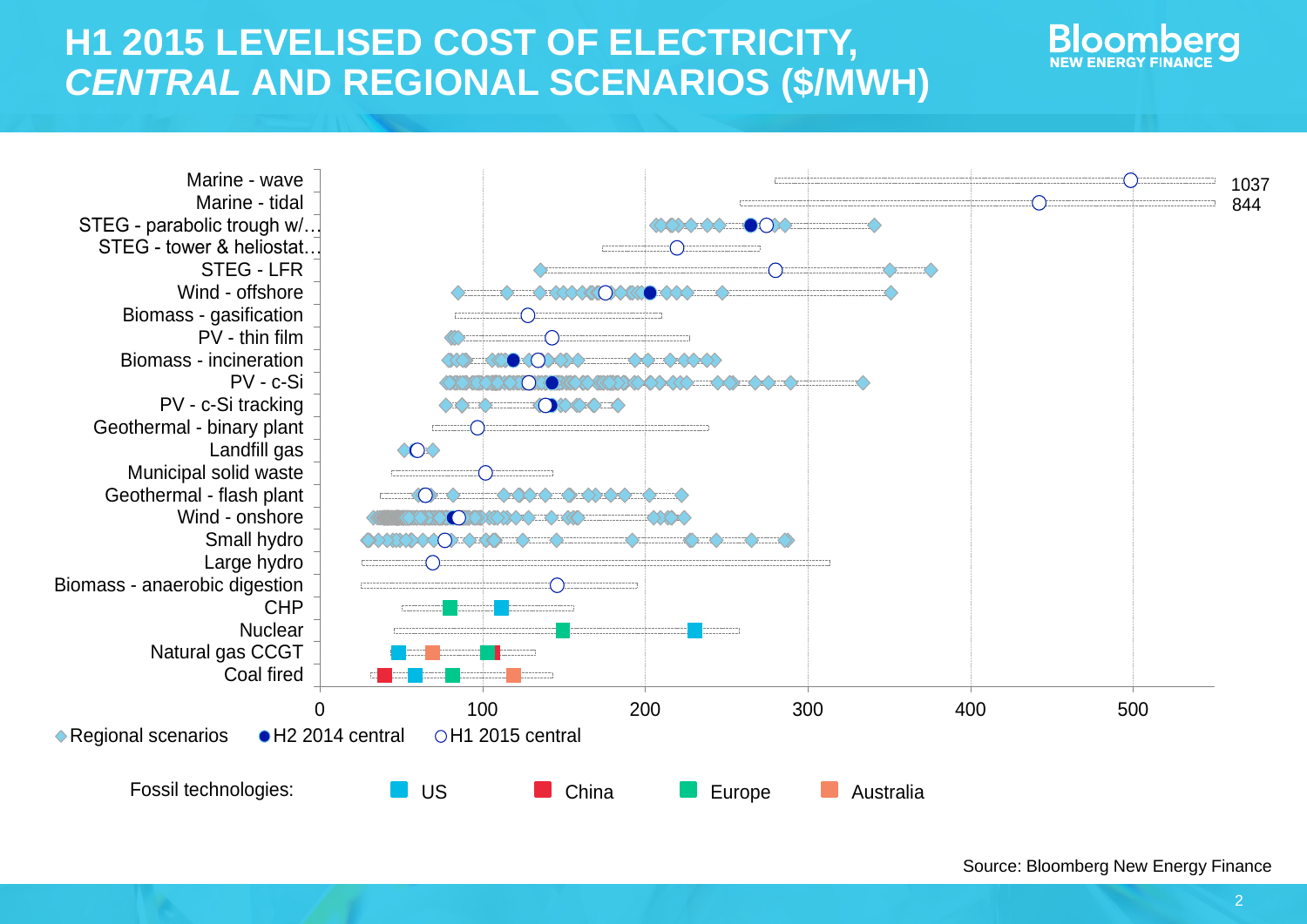## **COPYRIGHT AND DISCLAIMER**



This publication is the copyright of Bloomberg New Energy Finance. No portion of this document may be photocopied, reproduced, scanned into an electronic system or transmitted, forwarded or distributed in any way without prior consent of Bloomberg New Energy Finance.

The information contained in this publication is derived from carefully selected sources we believe are reasonable. We do not guarantee its accuracy or completeness and nothing in this document shall be construed to be a representation of such a guarantee. Any opinions expressed reflect the current judgment of the author of the relevant article or features, and does not necessarily reflect the opinion of Bloomberg New Energy Finance, Bloomberg Finance L.P., Bloomberg L.P. or any of their affiliates ("Bloomberg"). The opinions presented are subject to change without notice. Bloomberg accepts no responsibility for any liability arising from use of this document or its contents. Nothing herein shall constitute or be construed as an offering of financial instruments, or as investment advice or recommendations by Bloomberg of an investment strategy or whether or not to "buy," "sell" or "hold" an investment.